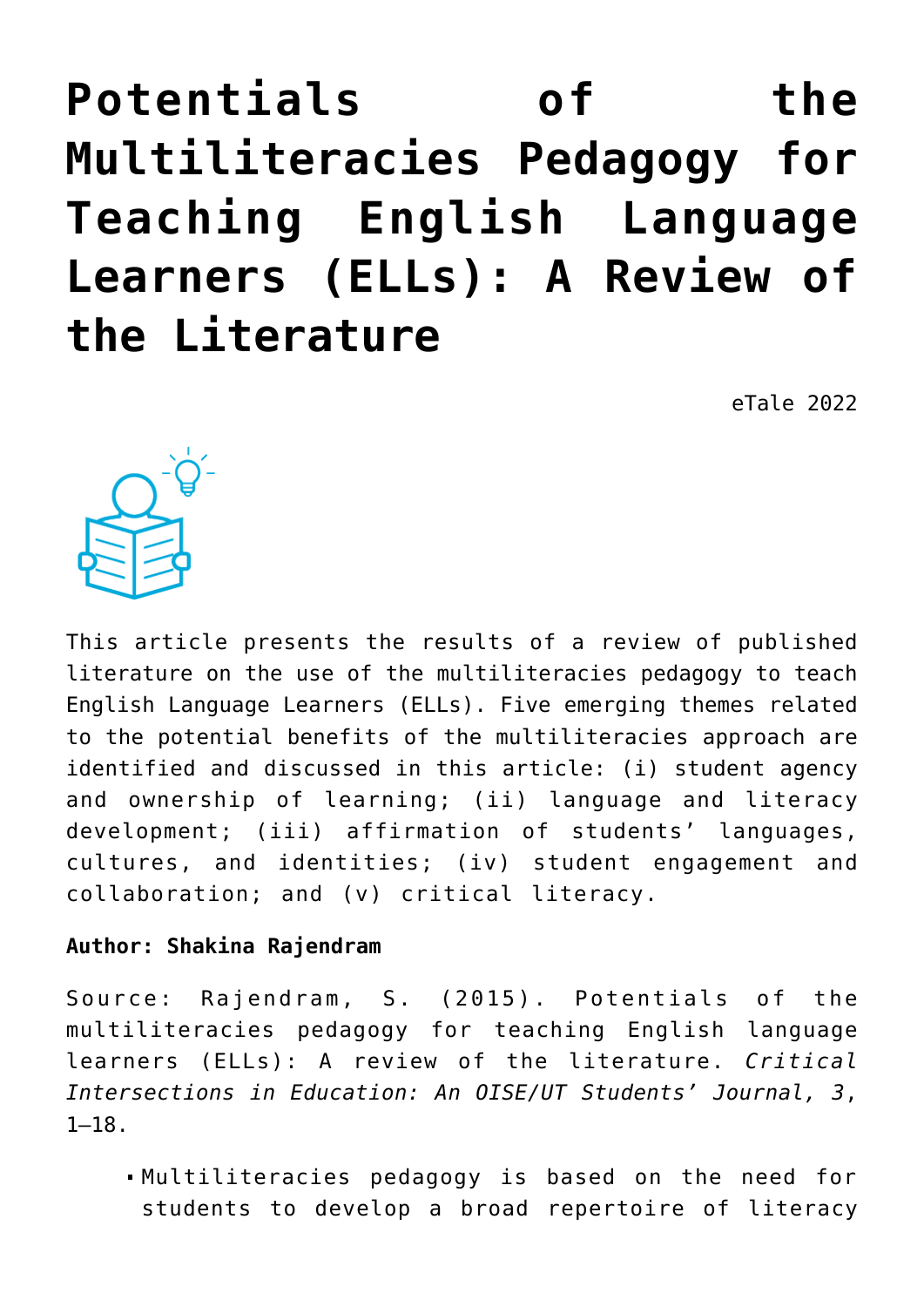practices that are not confined to traditional views of literacy and traditional approaches of literacy instruction.

- Introduced in 1996, multiliteracies pedagogy is grounded in two main ideas: (i) the expanding variety of text forms related to the expansion of mass media, multimedia, and the Internet, and (ii) the increasing importance of linguistic and cultural diversity.
- Multiliteracies pedagogy aims to create learning environments in which the blackboard, textbook, exercise book, and test are augmented, and at times replaced, by digital technologies.
- It supports a multimodal approach where learners move between linguistic, visual, auditory, gestural and spatial modes of meaning-making and learning.

# **The study Four components of multiliteracies pedagogy**

- Situated practice is about providing meaningful experiences for students to participate in their own learning by building on their lived experiences.
- Overt instruction occurs when the teacher provides active intervention and scaffolding to help students gain conscious understanding and control of their learning.
- Critical framing helps students to analyse what they are learning from a critical perspective in relation to the historical, social, cultural, political, ideological, and value-centred relations of particular systems of knowledge and social practice.
- Transformed practice occurs when students apply what they have learned in new contexts by transforming existing meanings to design new meanings.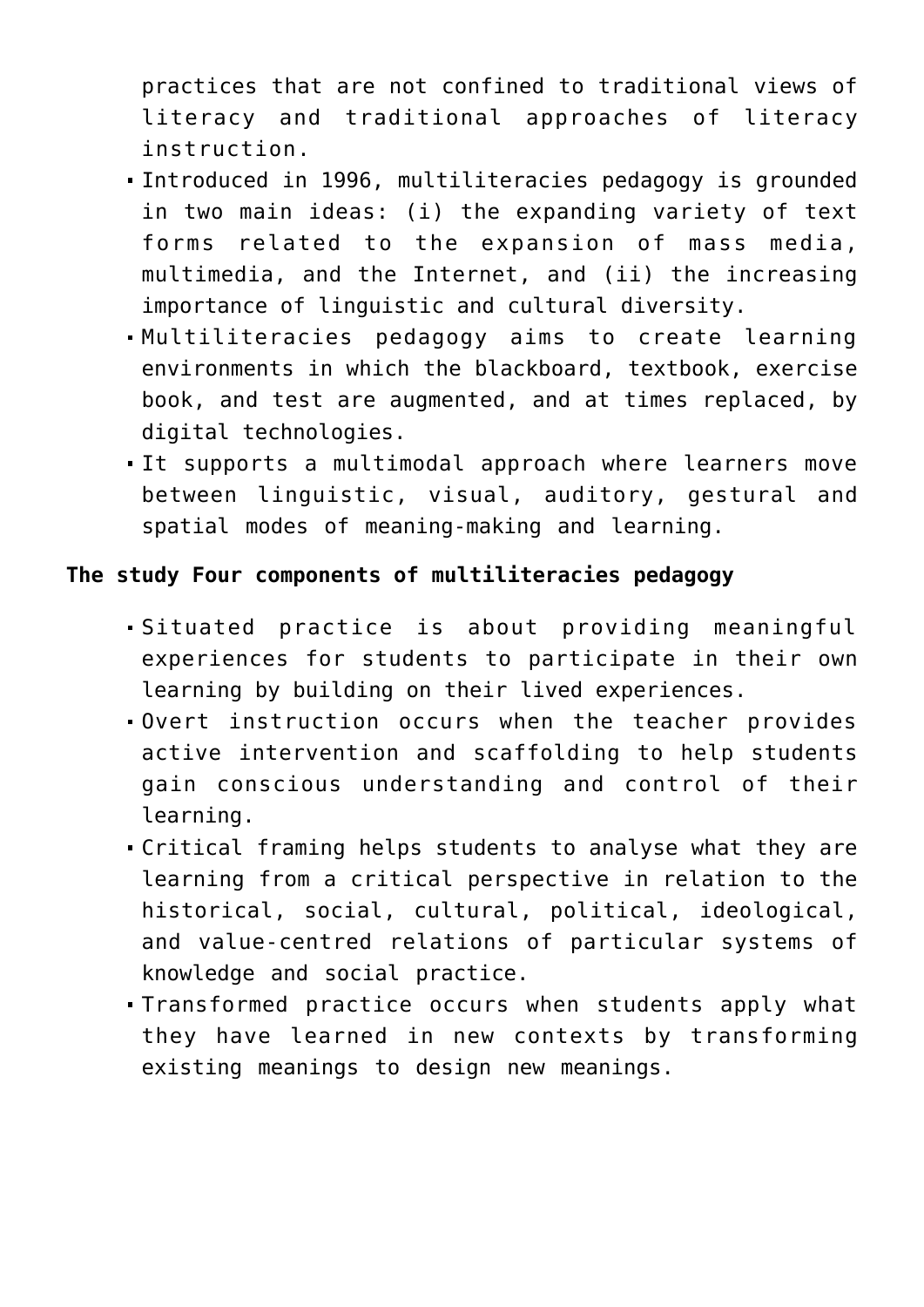

## **The study**

The present study highlights the benefits of engaging ELLs in multiliteracies pedagogy, based on a review of studies that have been conducted among ELL participants or immigrant students in various countries and at various educational levels.

### **The data**

This literature review included 12 studies based on the following inclusion criteria: (1) studies using the multiliteracies framework or other aspects of the multiliteracies pedagogy such as multimodality; (2) studies with ELL participants; and (3) studies conducted within the last ten years.



# **Findings**

- Five themes emerged from the reviewed literature: (i) student agency and ownership of learning; (ii) language and literacy development; (iii) affirmation of students' languages, cultures, and identities; (iv) student engagement and collaboration; and (v) critical literacy.
- **Student agency and ownership of learning**
	- Multiliteracies pedagogy acknowledges the role of student agency in the meaning-making process and views learners as active designers of meaning.
	- Multiliteracies pedagogy highlights the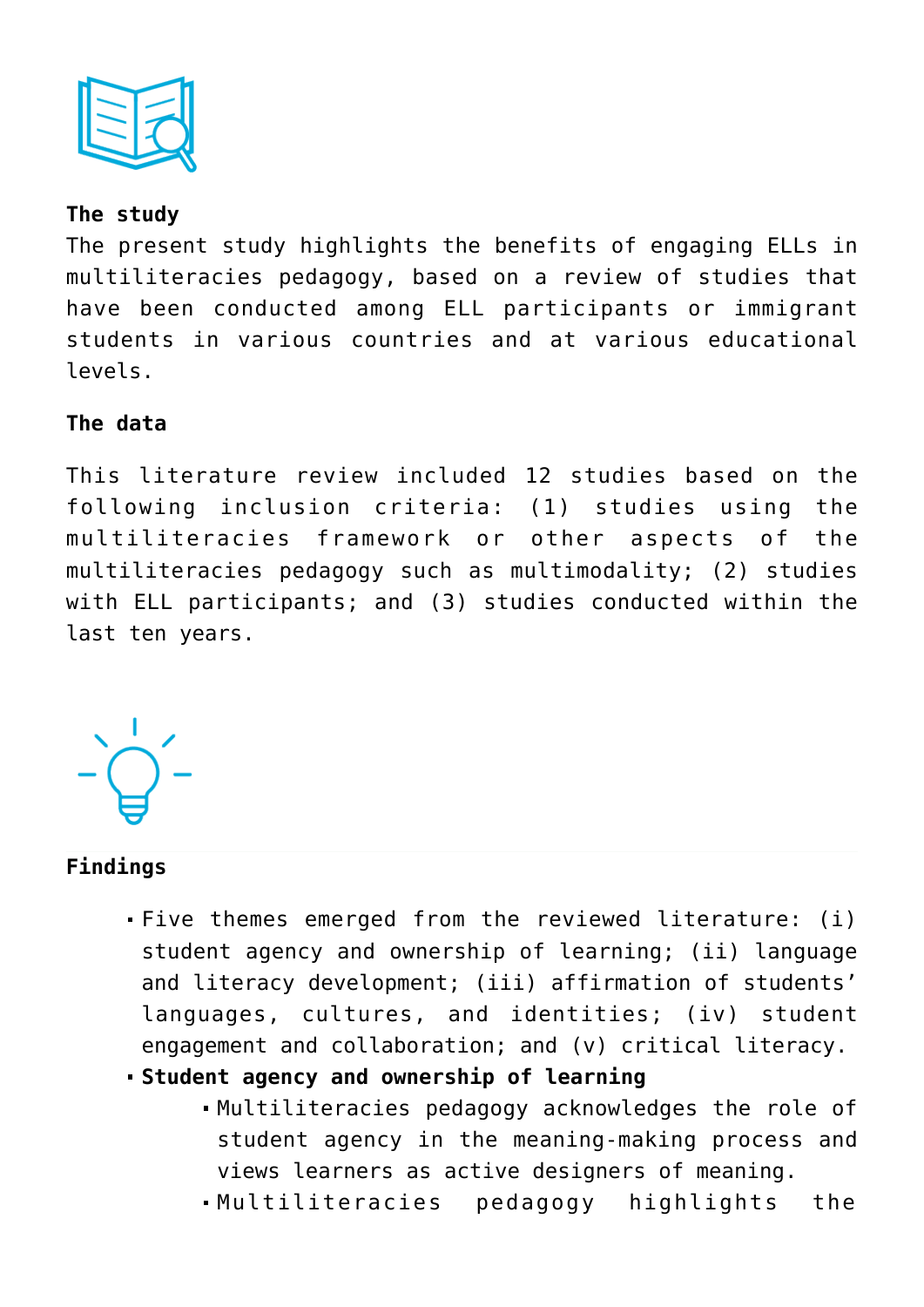transformative effects of an approach to literacy based on student-led, generative, joint activities supported by strategic assistance.

For example, students can become active generators of their own knowledge and active designers of meaning by critically reading and writing texts through an embodied drama pedagogy.

#### **Language and literacy development**

- Multiliteracies pedagogy stresses the need for language and literacy education to take into account multimodal forms of expression and learning.
- For example, drama pedagogy is a very strategic and valuable means of language and literacy learning for ELLs because it affords them the opportunity to explore the specifics of reading, writing, listening, and speaking while expanding this connection to multiple modes of meaningmaking through drama.
- For students who have trouble in reading, drama offers an entry point to language and literacylearning unavailable in traditional classrooms.
- One of the strengths of the multiliteracies pedagogy is that is allows students to integrate language learning with content-based learning.
- The synaesthetic or mode-shifting approach combines different modes to represent meaning in drawing, photographs of clay figures, or captions. Developing students' synaesthetic abilities allows them to engage effectively in disciplinary content and tasks across the curriculum.
- Both conventional print-based and computer-based multimodal composing activities help students expand their literacy repertoire and means of expression.
- **Affirmation of students' languages, cultures and identities**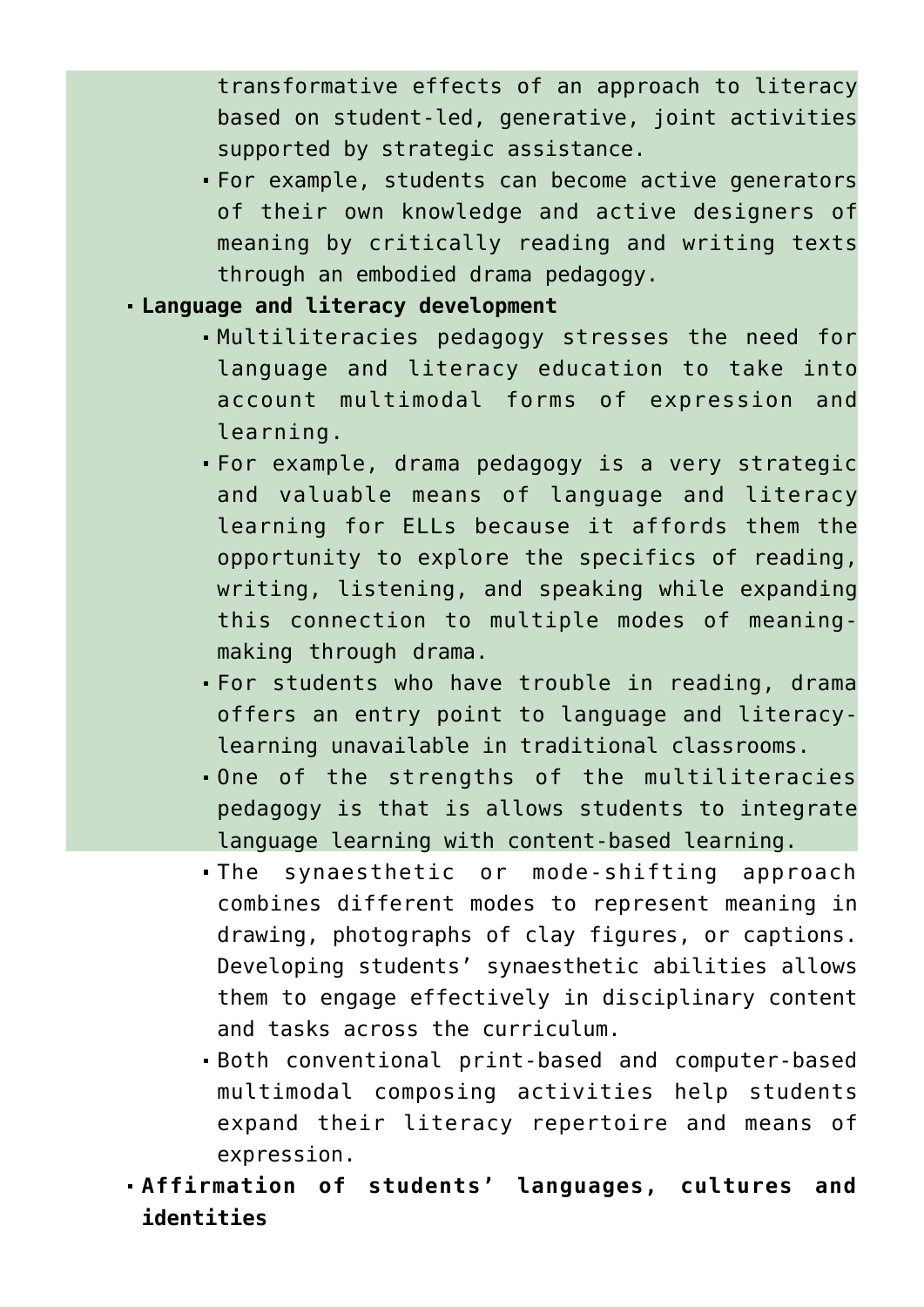- By foregrounding topics that can be related to students' own experiences, multiliteracies pedagogy promotes learning that recognises their own knowledge, values their linguistic and cultural resources, and affirms their identities.
- For example, ELLs can research their family history and depict it as a graphic story. The creation and publication of the stories allow the students to share them with their friends, families, and members of their school and local community.
- Multiliteracies pedagogy, which prioritises students' linguistic and cultural diversity, is powerful for multilingual students as it allows them to reflect on and recreate their multicultural and multilingual lives, thereby validating and affirming their identities.
- **Student engagement and collaboration**
	- Multiliteracies pedagogy envisages teachers as facilitators in classrooms that are rich with student-mediated collaborative learning activities.
	- Emotional engagement, collaboration, and negotiation are parts of multiliteracies pedagogy.
	- Each student is able to offer their own expertise to the group, and contributing their knowledge and skills to the group enterprise helps empower and engage students who might otherwise be marginalised in educational processes.
- **Critical literacy**
	- Multiliteracies pedagogy accounts for the development of critical literacy in learners through its critical framing and transformed practice components.
	- The process of designing multimodal texts in multiliteracies pedagogy should allow students to critically analyse and interpret the social and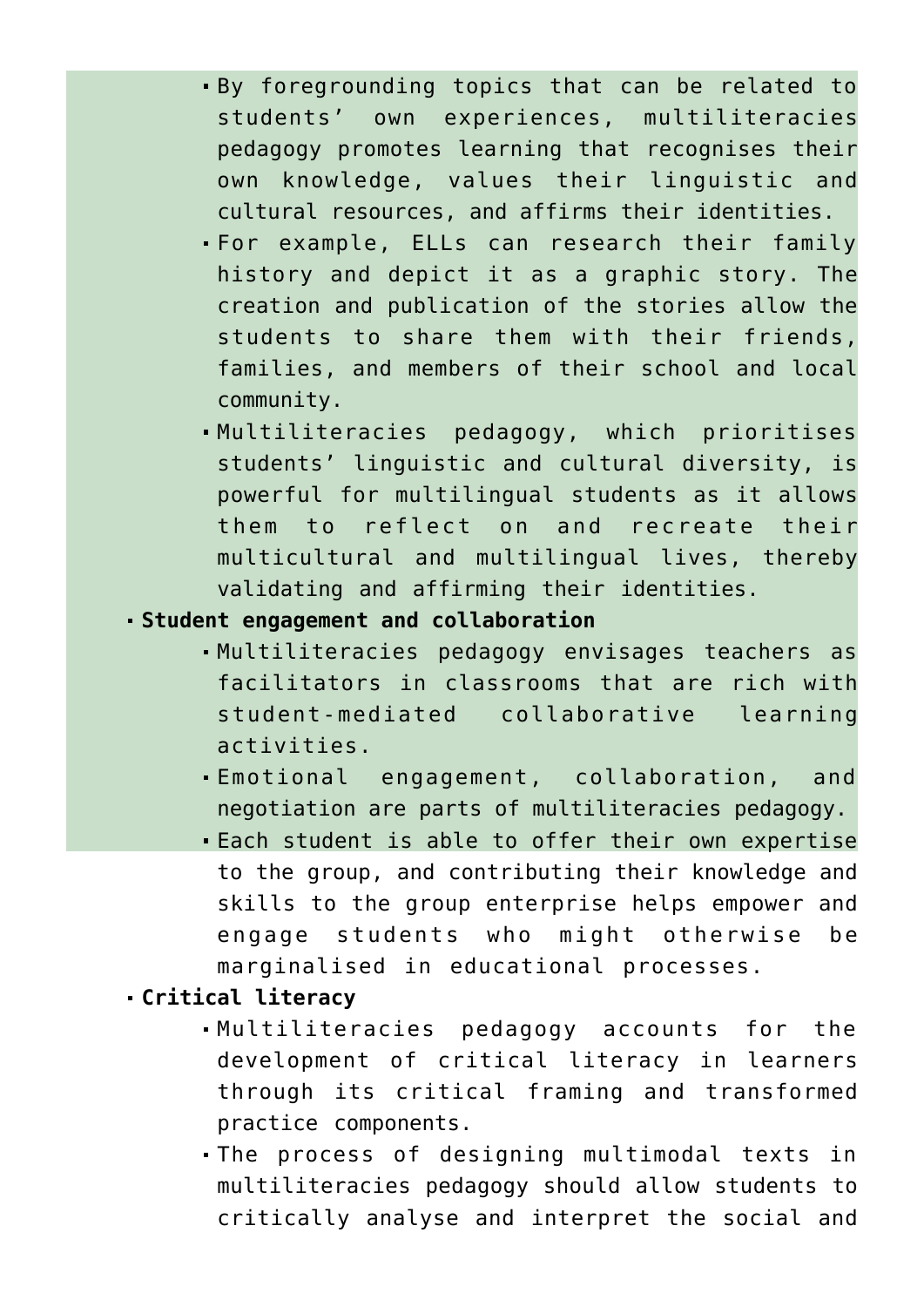cultural context and the political, ideological, and value-centred purposes of texts.

- For example, teachers could ask the students 'why' questions to help them become aware of their decisions.
- Students can learn how to reject single interpretations of texts and to deconstruct texts based on their experiences and perspectives.



## **Conclusions**

- Today's students must possess multiple literacy skills that can enable them to utilise the potential of the diverse modes of communication offered by new technologies.
- The potential of multiliteracies pedagogy to equip students with these skills is enormous because of the opportunities it provides for multimodal forms of expression through the technology-based interdisciplinary explorations of texts.
- Multiliteracies pedagogy can be especially powerful for ELLs as it enables students to exercise agency and take ownership of their learning, it supports students' language development by providing them with authentic, communicative purposes for learning and practicing language, it helps students to reflect on and recreate their multilingual and multicultural identities, and it increases student engagement and promotes collaborative learning.
- There is still the need for assessments to be developed